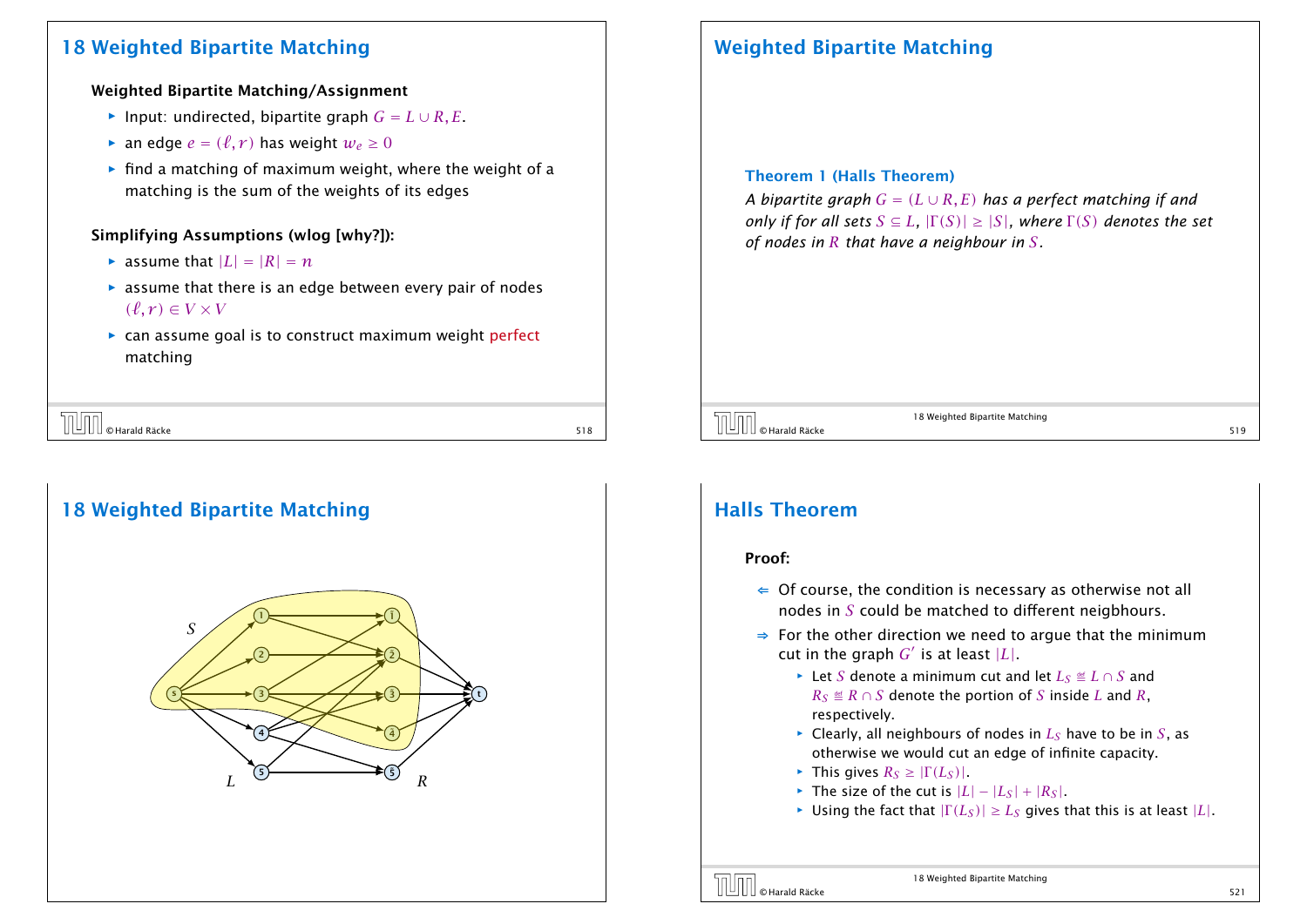### Algorithm Outline

### Idea:

We introduce a node weighting  $\vec{x}$ . Let for a node  $v \in V$ ,  $x_v \in \mathbb{R}$ denote the weight of node *v*.

**Follo** Suppose that the node weights dominate the edge-weights in the following sense:

```
x_u + x_v \geq w_e for every edge e = (u, v).
```
- $\blacktriangleright$  Let *H(* $\vec{x}$ *)* denote the subgraph of *G* that only contains edges that are tight w.r.t. the node weighting  $\vec{x}$ , i.e. edges  $e = (u, v)$  for which  $w_e = x_u + x_v$ .
- $\blacktriangleright$  Try to compute a perfect matching in the subgraph  $H(\vec{x})$ . If you are successful you found an optimal matching.

|                | 18 Weighted Bipartite Matching |  |
|----------------|--------------------------------|--|
| © Harald Räcke |                                |  |

# Algorithm Outline

### What if you don't find a perfect matching?

Then, Halls theorem quarantees you that there is a set  $S \subseteq L$ , with  $|\Gamma(S)| < |S|$ , where  $\Gamma$  denotes the neighbourhood w.r.t. the subgraph  $H(\vec{x})$ .

Idea: reweight such that:

- ▶ the total weight assigned to nodes decreases
- $\rightarrow$  the weight function still dominates the edge-weights

If we can do this we have an algorithm that terminates with an optimal solution (we analyze the running time later).

# Algorithm Outline

### Reason:

*ñ* The weight of your matching *M*∗ is

$$
\sum_{(u,v)\in M^*} w_{(u,v)} = \sum_{(u,v)\in M^*} (x_u + x_v) = \sum_v x_v.
$$

 $\triangleright$  Any other perfect matching *M* (in *G*, not necessarily in  $H(\vec{x})$  has

$$
\sum_{(u,v)\in M} w_{(u,v)} \leq \sum_{(u,v)\in M} (x_u + x_v) = \sum_v x_v \enspace .
$$

18 Weighted Bipartite Matching  $\overline{\text{O}}$   $\text{O}$   $\text{H}$   $\text{O}$   $\text{H}$   $\text{O}$   $\text{H}$   $\text{O}$   $\text{H}$   $\text{H}$   $\text{H}$   $\text{H}$   $\text{H}$   $\text{H}$   $\text{H}$   $\text{H}$   $\text{H}$   $\text{H}$   $\text{H}$   $\text{H}$   $\text{H}$   $\text{H}$   $\text{H}$   $\text{H}$   $\text{H}$   $\text{H}$   $\text{H}$   $\$ 

# Changing Node Weights

Increase node-weights in  $\Gamma(S)$  by  $+\delta$ , and decrease the node-weights in *S* by −*δ*.

- ▶ Total node-weight decreases.
- *►* Only edges from *S* to  $R \Gamma(S)$ decrease in their weight.
- **Fince, none of these edges is** tight (otw. the edge would be contained in  $H(\vec{x})$ , and hence would go between *S* and Γ *(S)*) we can do this decrement for small enough *δ >* 0 until a new edge gets tight.





18 Weighted Bipartite Matching © Harald Räcke 525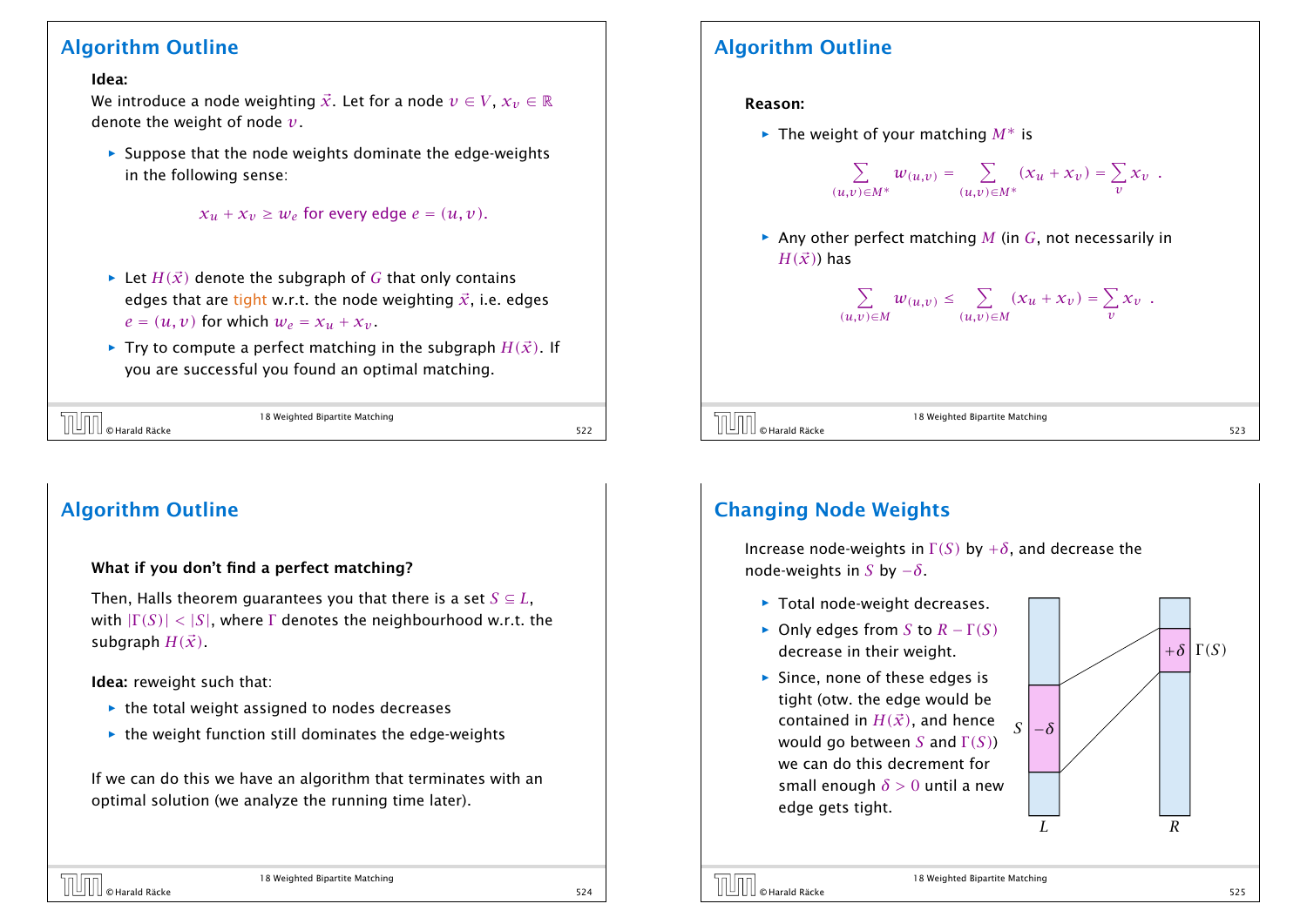### Weighted Bipartite Matching

Edges not drawn have weight 0.



# Analysis

- $\triangleright$  We will show that after at most *n* reweighting steps the size of the maximum matching can be increased by finding an augmenting path.
- **Fig.** This gives a polynomial running time.

# Analysis

How many iterations do we need?

- **One reweighting step increases the number of edges out of** *S* by at least one.
- **Assume that we have a maximum matching that saturates** the set  $\Gamma(S)$ , in the sense that every node in  $\Gamma(S)$  is matched to a node in *S* (we will show that we can always find *S* and a matching such that this holds).
- **Fig. This matching is still contained in the new graph, because** all its edges either go between  $\Gamma(S)$  and *S* or between  $L-S$ and  $R - \Gamma(S)$ .
- **FI** Hence, reweighting does not decrease the size of a maximum matching in the tight sub-graph.

| <b>TUTT</b> © Harald Räcke | 18 Weighted Bipartite Matching |  |
|----------------------------|--------------------------------|--|
|                            |                                |  |

# How to find an augmenting path?

#### Construct an alternating tree.





18 Weighted Bipartite Matching © Harald Räcke 529